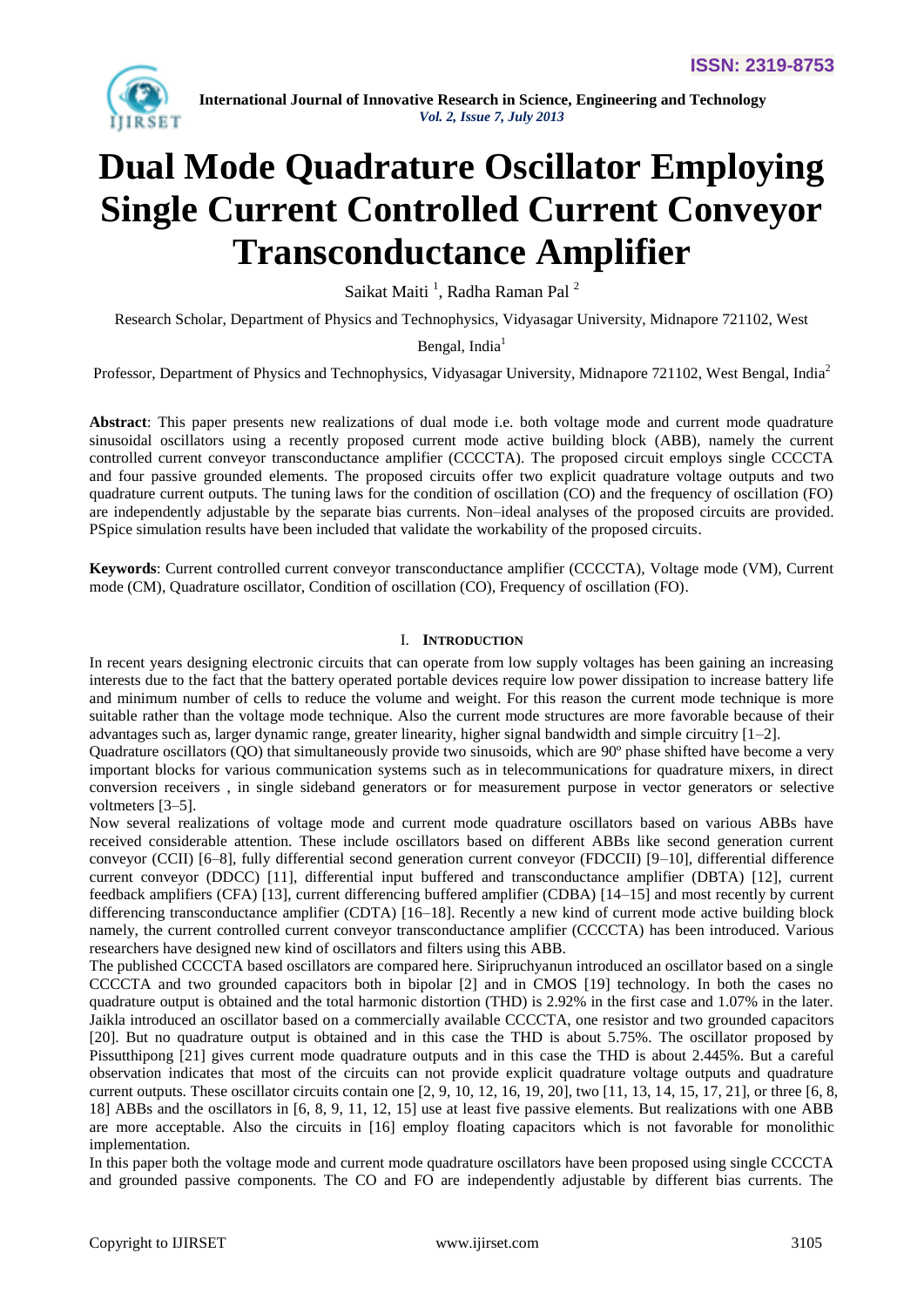

grounded passive components make the circuit suitable for monolithic implementation. PSpice simulation results have been included that validate the working of the proposed circuit.

# II. **CURRENT CONTROLLED CURRENT CONVEYOR TRANSCONDUCTANCE AMPLIFIER**

The current controlled current conveyor transconductance amplifier (CCCCTA) is an active block which consists of two principal building blocks, a multiple output current controlled current conveyor at the front end and operational transconductance amplifiers at the rear end. The circuit symbol of the CCCCTA is shown in Fig. 1. A possible bipolar implementation of the CCCCTA is shown in Fig. 2.



012  $(\downarrow$ TR<sub>2</sub>  $\overline{01}$ IR<sub>3</sub> 020 021  $016$  $\Omega$ <sup>1</sup>  $^{0.27}$  $71$  $\overline{z}$  $O15$  $Q26$  $032$  $\Omega$ VEE

Fig. 1 The schematic symbol of the CCCCTA

Fig. 2 A possible bipolar implementation of the CCCCTA

The circuit consists of a translinear loop  $(Q_6-Q_9)$  which is dc biased by the current mirrors  $(Q_1-Q_3$  and  $Q_4-Q_5)$ . The CCCCTA used here is defined by the following equations:

$$
\begin{bmatrix} I_y \\ V_x \\ I_z \\ I_{z1} \\ I_{o1+} \\ I_{o1-} \\ I_{o2+} \end{bmatrix} = \begin{bmatrix} 0 & 0 & 0 \\ R_x & 1 & 0 \\ 1 & 0 & 0 \\ 1 & 0 & 0 \\ 0 & 0 & +g_{m1} \\ 0 & 0 & -g_{m1} \\ 0 & 0 & +g_{m2} \end{bmatrix} \begin{bmatrix} I_x \\ V_y \\ V_z \end{bmatrix}
$$
 (1)

where  $R_x$  represents the parasitic resistance at the X terminal,  $g_{m1}$  and  $g_{m2}$  represent the transconductance gains. For bipolar implementation of the CCCCTA as shown in Fig. 2, the parasitic resistance  $R_x$  and the transconductance gains  $g_{m1}$  and  $g_{m2}$  are given as

$$
R_x = \frac{V_T}{2I_{B1}}, \quad g_{m1} = \frac{I_{B2}}{2V_T}, \quad g_{m2} = \frac{I_{B3}}{2V_T}
$$
 (2)

where  $V_T$  is the thermal voltage whose value is 26mV at 27°C. For large value of  $I_{B1}$  the effect of  $R_x$  could be neglected.

# III. **PROPOSED QUADRATURE OSCILLATOR CIRCUIT**

The proposed dual–mode quadrature oscillator circuit using single CCCCTA and grounded passive elements is shown in Fig. 3. Using (1) and doing routine circuit analysis, the characteristic equation can be written as

$$
s^{2}C_{1}C_{2}R_{1}R_{2} + sC_{1}R_{1}(1 - g_{m2}R_{2}) + g_{m1}R_{2} = 0
$$
\n(3)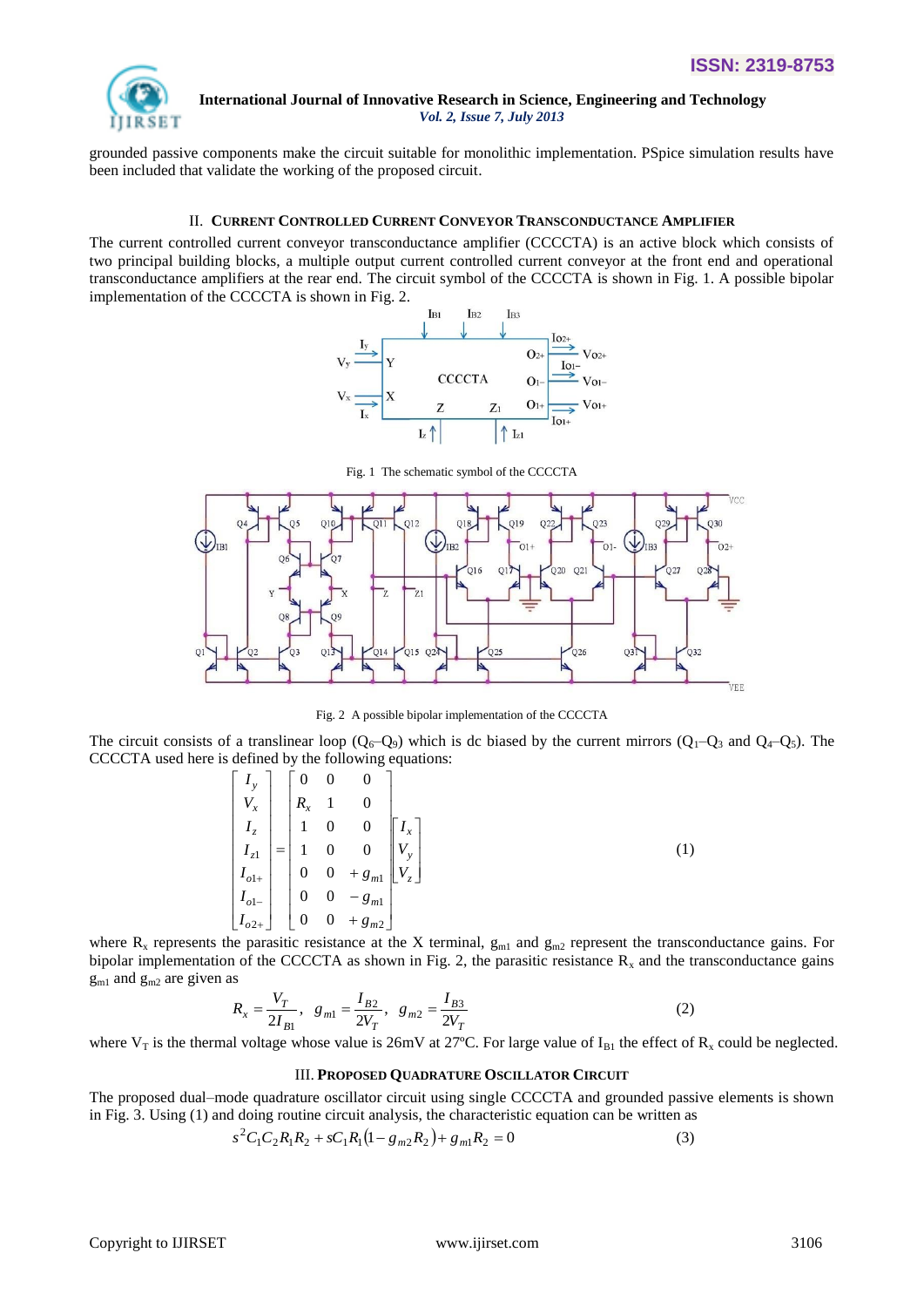



Fig. 3 The proposed quadrature oscillator circuit using the CCCCTA

It is seen from (3) that the condition of oscillation (CO) and frequency of oscillation (FO) are given as

$$
CO: R_2 \ge \frac{1}{g_{m2}}
$$
  
\n
$$
FO: f_{osc} = \frac{1}{2\pi} \sqrt{\frac{g_{m1}}{C_1 C_2 R_1}}
$$
\n(4)

It is clear from (4) and (5) that the condition of oscillation and frequency of oscillation are independently adjustable by the transconductance gains  $g_{m2}$  and  $g_{m1}$ , respectively and therefore by the bias currents  $I_{B3}$  and  $I_{B2}$ , respectively. Also from (5) it is clear that  $R_1$  can be used for electronic tuning of the oscillation frequency. The two marked quadrature voltages in Fig. 3 are related as

$$
V_{o2} = -jk_1 V_{o1} \text{ where } k_1 = \frac{\omega_o C_1}{g_{m1}}
$$
 (6)

For  $k_1=1$  the two quadrature voltages have equal magnitude. Similarly, the two marked quadrature currents in Fig. 3 are related as

$$
I_{o2} = -jk_2 I_{o1} \text{ where } k_2 = \omega_o C_1 R_1 \tag{7}
$$

For  $k_2=1$  the two explicit quadrature current outputs have equal magnitude. It is clear from (6) and (7) that factors  $k_1$ and  $k_2$  are operating frequency dependent terms that is they depend on  $g<sub>ml</sub>$  and hence temperature dependent. Thus the changing of frequency of oscillation by  $g<sub>m1</sub>$  simultaneously changes the ratio of the magnitudes of quadrature voltages and quadrature currents. The circuit provides current outputs from high impedance port for explicit utilization but external voltage buffers would be required for the quadrature voltage outputs.

### IV.**NON-IDEALITIES AND SENSITIVITY ANALYSIS**

In the non–ideal case, the CCCCTA can be characterized by the following equations [22]

$$
\begin{bmatrix} I_y \\ V_x \\ I_z \\ I_{z1} \\ I_{o1+} \\ I_{o1-} \\ I_{o2+} \end{bmatrix} = \begin{bmatrix} 0 & 0 & 0 \\ R_x & \alpha & 0 \\ \beta & 0 & 0 \\ \beta_1 & 0 & 0 \\ 0 & 0 & +\gamma_1 g_m \\ 0 & 0 & -\gamma_2 g_m \\ 0 & 0 & +\gamma_3 g_{m2} \end{bmatrix} \begin{bmatrix} I_x \\ V_y \\ V_z \end{bmatrix}
$$
 (8)

where α represents the voltage transfer gain from Y terminal to X terminal,  $β$  and  $β_1$  represent the current transfer gains from X terminal to Z and  $Z_1$  terminals and  $\gamma_1$ ,  $\gamma_2$  and  $\gamma_3$  represent the current transfer gains from Z terminal to  $O_{1+}$ ,  $O_{1-}$ and  $O_{2+}$  terminals, respectively.

The non–zero parasitic resistance  $R_x$  appears in series with the external resistor  $R_1$ . Therefore this parasitic resistance  $R_x$  increases the external resistor  $R_1$  as

$$
R_1' = R_1 + R_x \tag{9}
$$

The parasitic resistances  $R_z$ ,  $R_{o1}$ ,  $R_{o2}$  and parasitic capacitances  $C_z$ ,  $C_{o1}$ ,  $C_{o2}$  appear between the high output impedance current terminals Z, O<sub>1</sub>-, O<sub>2+</sub> and ground. Since the values of R<sub>z</sub> and R<sub>o2</sub> are in the order of MΩ, hence an external resistor  $R_2$  should be connected at this terminal so that  $R_z||R_{02}||R_2=R_2$ . The parasitic capacitances  $(C_z+C_{02})$  and  $C_{01}$  are absorbed into the external capacitors  $C_2$  and  $C_1$ , respectively, as they appear in shunt with them. Therefore the original capacitances  $C_1$  and  $C_2$  are increased to  $C_1$ <sup>2</sup> and  $C_2$ <sup>2</sup> as

$$
C_1' = C_1 + C_{o1} \tag{10}
$$

Copyright to IJIRSET [www.ijirset.com](http://www.ijirset.com/) 3107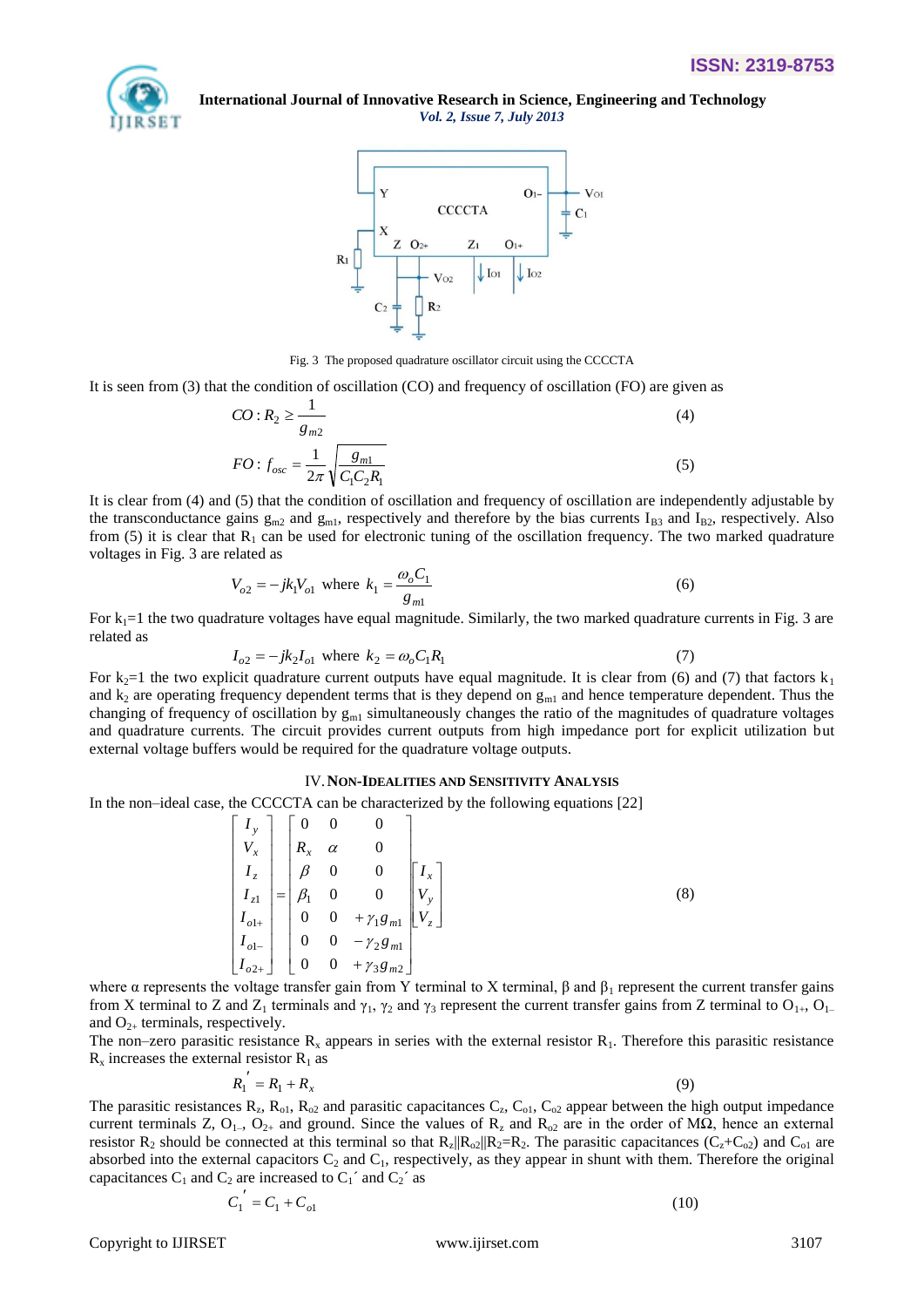

$$
C_2' = C_2 + C_2 + C_{o2} \tag{11}
$$

Taking into account the aforementioned non–idealities the modified expression of CO and FO are

$$
CO: R_2 \ge \frac{1}{\gamma_3 g_{m2}}\tag{12}
$$

$$
FO: f_{osc} = \frac{1}{2\pi} \sqrt{\frac{\alpha \beta \gamma_2 g_{m1}}{(C_1 + C_{o1})(C_2 + C_z + C_{o2})(R_1 + R_x)}}
$$
(13)

The sensitivity of any active network is given as:

$$
S_e^F = \frac{e}{F} \frac{\partial F}{\partial e} \tag{14}
$$

where *F* represents a network function and *e* represents the element of variation of the filter. The oscillation frequency is the parameter of interest. Using this definition the active and passive sensitivities are given as:

$$
S_{\alpha}^{f_o} = S_{\beta}^{f_o} = S_{\gamma_2}^{f_o} = S_{g_{m1}}^{f_o} = \frac{1}{2},
$$
\n(15)

$$
S_{C_1}^{f_o} = -\frac{C_1}{2(C_1 + C_{o1})},\tag{16}
$$

$$
S_{C_{o1}}^{f_o} = -\frac{C_{o1}}{2(C_1 + C_{o1})},\tag{17}
$$

$$
S_{C_2}^{f_o} = -\frac{C_2}{2(C_2 + C_z + C_{o2})},\tag{18}
$$

$$
S_{C_z}^{f_o} = -\frac{C_z}{2(C_2 + C_z + C_{o2})},\tag{19}
$$

$$
S_{C_{o2}}^{f_o} = -\frac{C_{o2}}{2(C_2 + C_z + C_{o2})},\tag{20}
$$

$$
S_{R_1}^{f_o} = -\frac{R_1}{2(R_1 + R_x)},
$$
\n(21)

$$
S_{R_x}^{f_o} = -\frac{R_x}{2(R_1 + R_x)}
$$
(22)

Therefore it is evident that the circuit exhibits low active and passive sensitivities.

# V. **RESULTS AND DISCUSSIONS**

Taking into account the above of  $z_1 - C_1$  *C*<sub>2</sub> *C*<sub>2</sub> *C***<sub>2</sub> <b>C**<sub>2</sub> *C***<sub>2</sub> C**<sub>2</sub> *C***<sub>2</sub> <b>***C*<sub>2</sub> *C*<sub>2</sub> *C***<sub>2</sub> <b>***C*<sub>2</sub> *C*<sub>2</sub> *C C C C*<sub>2</sub> *C<sub>2</sub> <i>C***<sub>2</sub> <b>***C*<sub>2</sub> *C*<sub>2</sub> *C*<sub>2</sub> *C*<sub>2</sub> *C* The proposed oscillator circuit as shown in Fig. 3 has been simulated in PSpice by using the bipolar implementation of the CCCCTA. The circuit is biased with  $\pm 1.5$  V supply voltages. The passive components were chosen as C<sub>1</sub>=C<sub>2</sub>=220 pF, R<sub>1</sub>=1 kΩ, R<sub>2</sub>=1 kΩ, R<sub>x</sub>=130 Ω (I<sub>B1</sub>=100 μA), g<sub>m1</sub>=1 mS (I<sub>B2</sub>=50 μA) and g<sub>m2</sub>=1 mS (I<sub>B3</sub>=50 μA). With these values, the condition of oscillation is satisfied. The start up of oscillations and the steady state waveforms for both the quadrature voltages and currents are shown in Fig. 4 and Fig. 5, respectively. The steady state is reached approximately within 30 us. The frequency spectrums (FFT) for both the voltage mode and current mode are shown in Fig. 6. The total harmonic distortions (THD) for both the voltage mode and current mode structures are nearly 3.61% and 3.42%, respectively at the oscillation frequency of 380 kHz. The electronic tuning of the oscillation frequency with the bias current  $I_{B2}$  for different capacitor values is shown in Fig. 7. For practical measurement the CCCCTA can also be constructed using commercially available circuits AD844 and LM13600. It is expected that the experimental results would agree well with the simulated and theoretical results.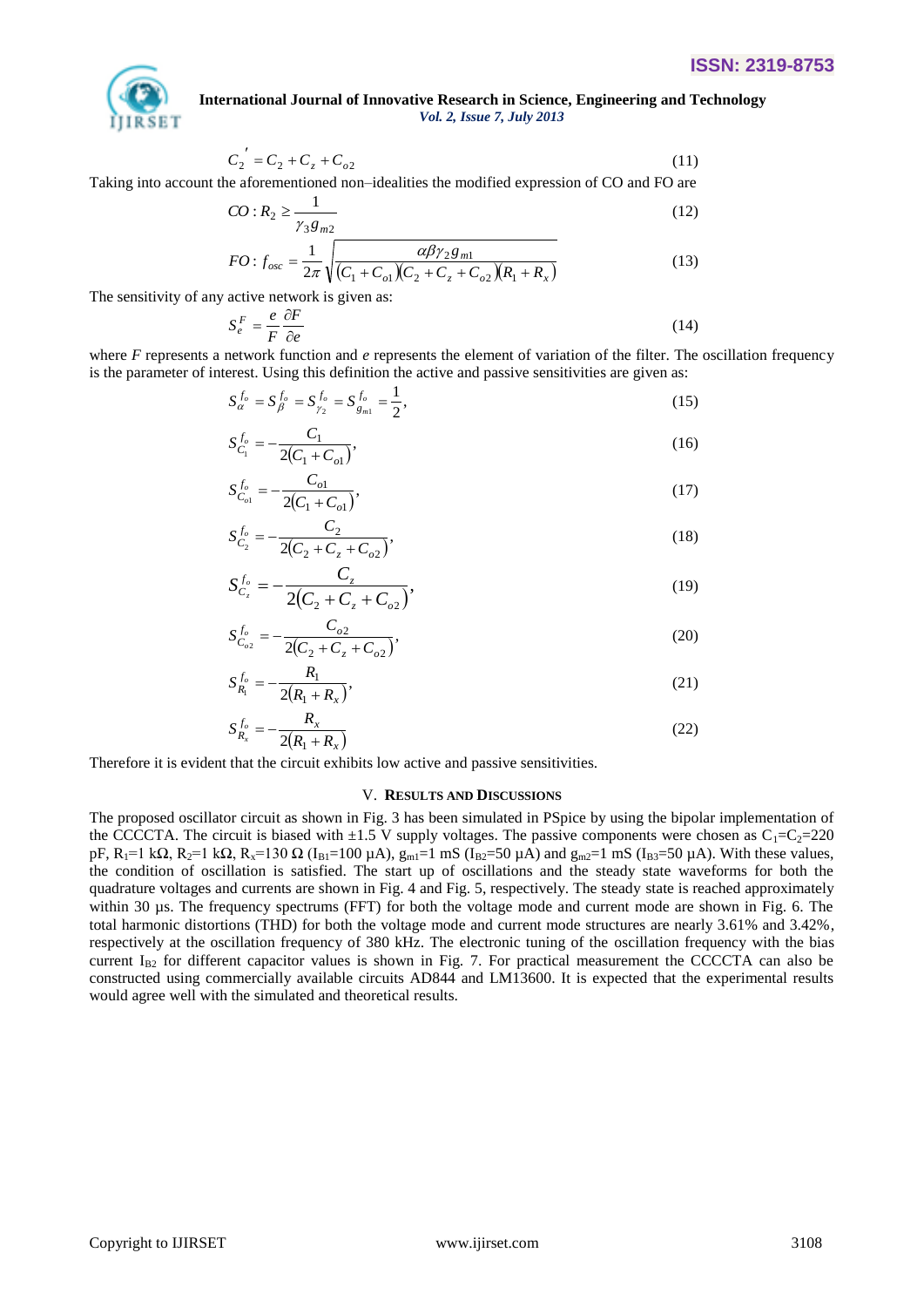



Fig. 4 The growing oscillations of quadrature outputs for (a) Voltage mode (b) Current mode

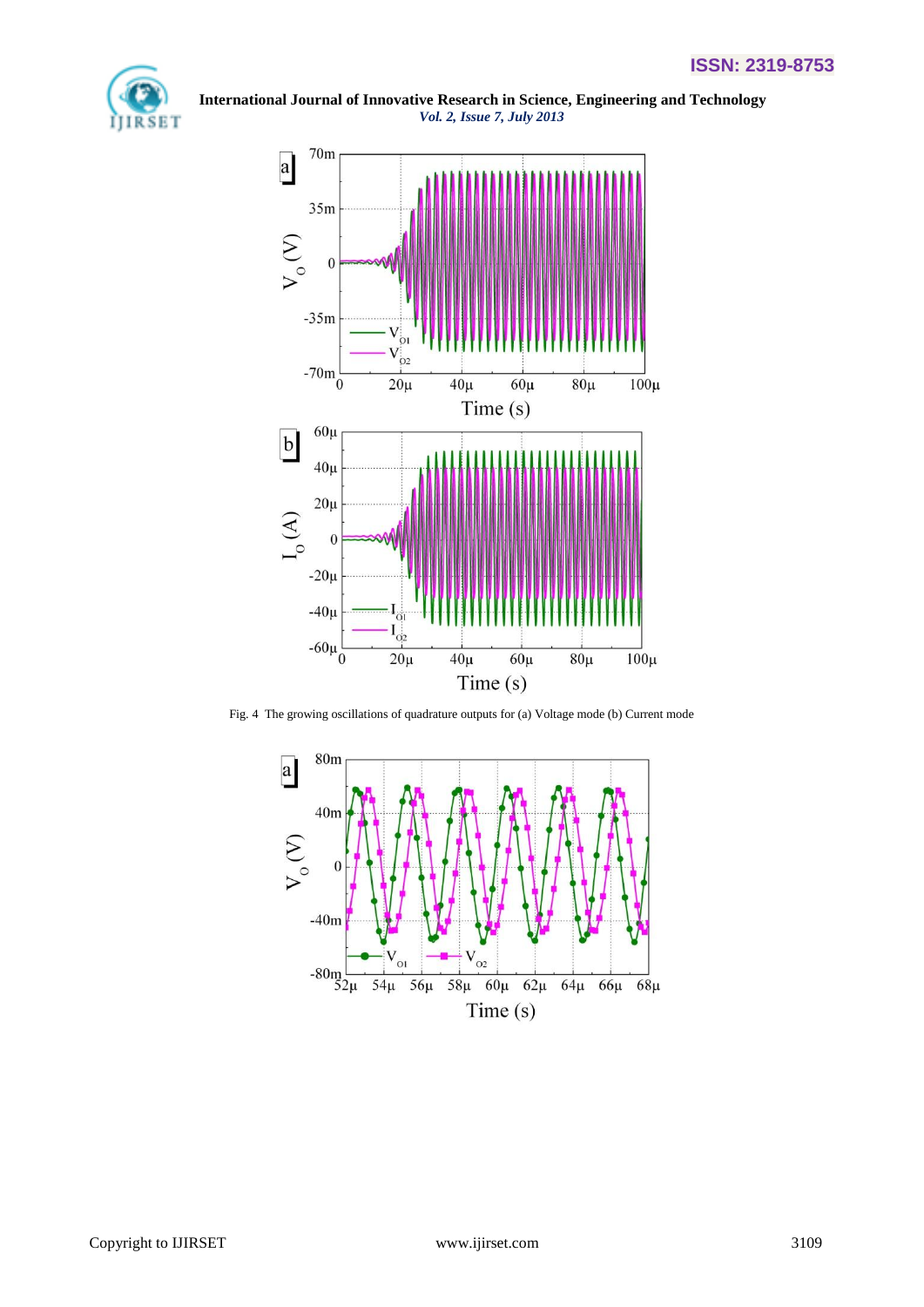



Fig. 5 The steady state time domain waveforms of the quadrature outputs for (a) Voltage mode (b) Current mode



Fig. 6 The FFT spectrum of outputs for (a) Voltage mode (b) Current mode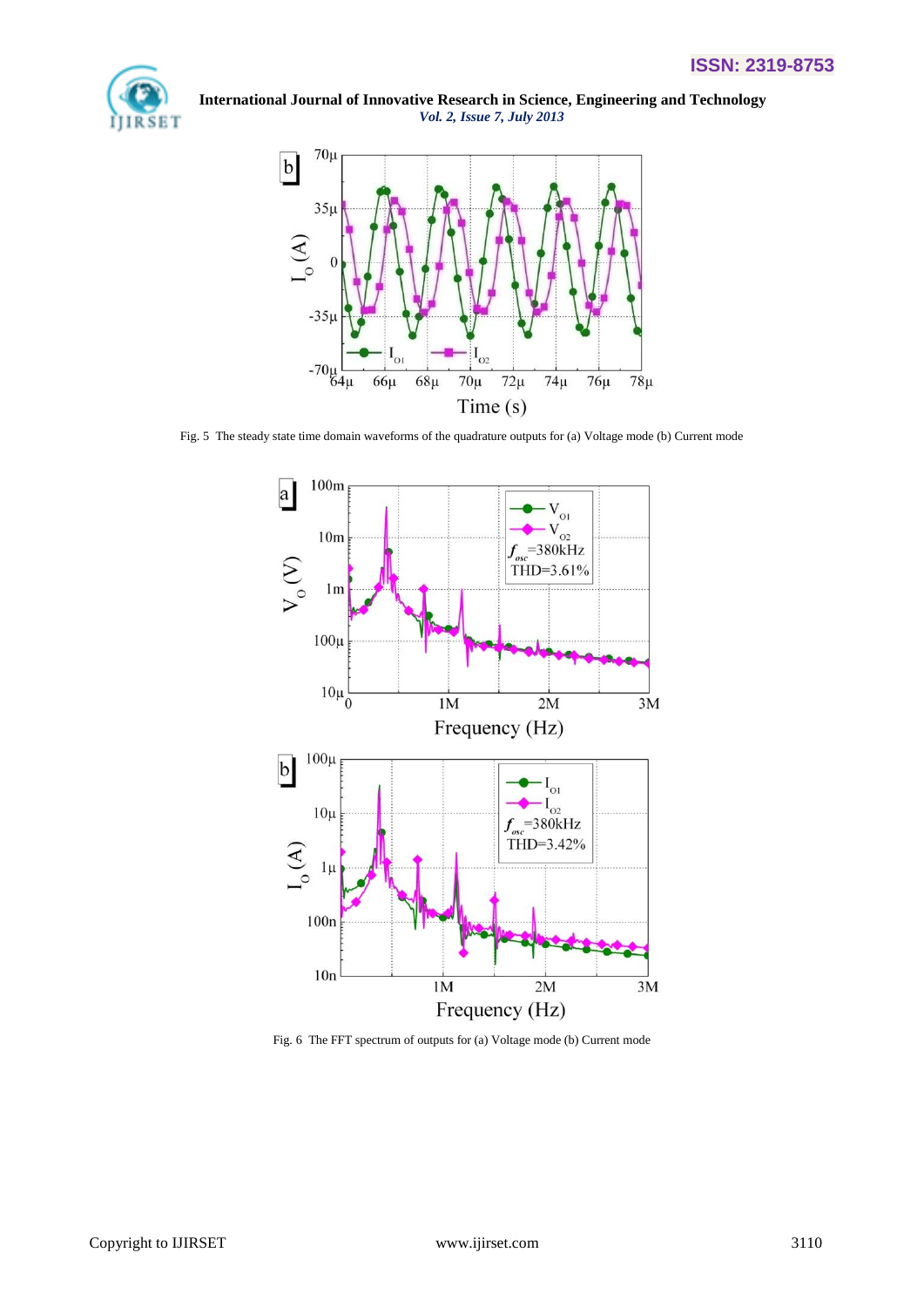



Fig. 7 The dependence of the oscillation frequency on bias current  $I_{B2}$ 

### VI.**CONCLUSION**

In this paper, a dual mode quadrature sinusoidal oscillator using a single CCCCTA has been proposed, which simultaneously provides two explicit quadrature voltage outputs and current outputs. The oscillator circuit proposed in this paper is attractive because it provides independent adjusting of the oscillation frequency and the oscillation condition. It also uses all grounded passive components, which is advantageous from the viewpoint of integrated circuit manufacturing. Also the circuit provides low total harmonic distortion and low sensitivities. The simulation results are in good agreement with the theoretical anticipation. Since the circuit consists of single CCCCTA and grounded passive components it is thus suitable for monolithic implementation to employ in portable electronic equipments.

#### **ACKNOWLEDGMENT**

This work was supported in part by a grant from SAP–University Grants Commission, India. Also the authors gratefully acknowledge FIST, Department of Science and Technology, India.

#### **REFERENCES**

- [1] Bhaskar, D. R., Sharma, V. K., Monis, M., and Rizvi, S. M. I., "New current–mode universal biquad filter", *Microecectronics Journal*, Vol. 30, pp. 837–839, 1999.
- [2] Siripruchyanun, M., and Jaikla, W., "Current controlled current conveyor transconductance amplifier (CCCCTA): a building block for analog signal processing", *Electrical Engineering*, Vol. 90, pp. 443–453, 2008.

[3] Khan, I. A., and Khawaja, S., "An integrable  $g_m$ –C quadrature oscillator", *International Journal of Electronics*, Vol. 87, No. 11, pp. 1353– 1357, 2000.

[4] Tangsrirat, W., Prasertsom, D., Piyatat, T., and Surakompontorn, W., "Single–resistance–controlled quadrature oscillators using current differencing buffered amplifiers", *International Journal of Electronics*, Vol. 95, No. 11, pp. 1119–1126, 2008.

[5] Jaikla, W., Siripruchyanun, M., and Lahiri, A., "Resistorless dual–mode quadrature sinusoidal oscillator using a single active building block", *Microelectronics Journal*, Vol. 42, pp. 135–140, 2011.

[6] Minhaj, N., "Current conveyor–based voltage mode two–phase and four–phase quadrature oscillators", *International Journal of Electronics*, Vol. 94, No. 7, pp. 663–669, 2007.

[7] Horng, J. W., "Current conveyors based all pass filters and quadrature oscillators employing grounded capacitors and resistors", *Computers and Electrical Engineering*, Vol. 31, pp. 81–92, 2005.

[8] Minhaj, N., "Dual–Output Second–Generation Current conveyor–based Voltage–Mode Sinusoidal Oscillator modified for Chaos Generators", *International Journal of Recent Trends in Engineering*, Vol. 2, No. 5, pp. 315–318, 2009.

[9] Horng, J. W., Hou, C. L., Chang, C. M., Chou, H. P., Lin, C. T., and Wen, Y. H., "Quadrature Oscillators with Grounded Capacitors and Resistors Using FDCCIIs", *ETRI Journal*, Vol 28, No. 4, pp. 486–494, 2006.

[10] Horng, J. W., Hou, C. L., Chang, C. M., Cheng, S. T. and Su, H. Y., "Current Or/And Voltage–Mode Quadrature Oscillators Using FDCCIIs", *WSEAS TRANSACTIONS on CIRCUITS AND SYSTEMS*, Vol. 7, Issue 3, pp. 129–138, 2008.

[11] Kumngern, M., and Dejhan, K., "DDCC–Based Quadrature Oscillator with Grounded Capacitors and Resistors", *Active and Passive Electronic Components*, Vol. 2009, Doi: 10.1155/2009/987304, 2009.

[12] Herencsar, N., Koton, J., Vrba, K., and Lahiri, A., "New voltage–mode quadrature oscillator employing single DBTA and only grounded passive elements", *IEICE Electronics Express*, Vol. 6, No. 24, pp. 1708–1714, 2009.

[13] Kumbun, J., Silapan, P., Siripruchyanun, M., and Prommee, P., "A Current–mode Quadrature Oscillator Based on CC–CFAs", in *Proc. The sixth International Conference on Electrical Engineering/Electronics, Computer, Telecommunications and Information Technology, ECTI–CON 2009*, Thailand, 6–9 May, 2009, pp. 542–545.

[14] Pisitchalermpong, S., Prasertsom, D., Piyatat, T., Tangsrirat, W., and Surakampontorn, W., "Current Tunable Quadrature Oscillator Using Only CCCDBAs and Grounded Components", in *Proc. The fourth International Conference on Electrical Engineering/Electronics, Computer, Telecommunications and Information Technology, ECTI–CON 2007*, Thailand, 9–12 May, 2007, pp. 32–35.

[15] Tangsrirat, W., Pukkalanun, T., and Surakampontorn, W., "CDBA–Based Universal Biquad Filter and Quadrature Oscillator", *Active and Passive Electronic Components*, Vol. 2008, Doi: 10.1155/2008/247171, 2008.